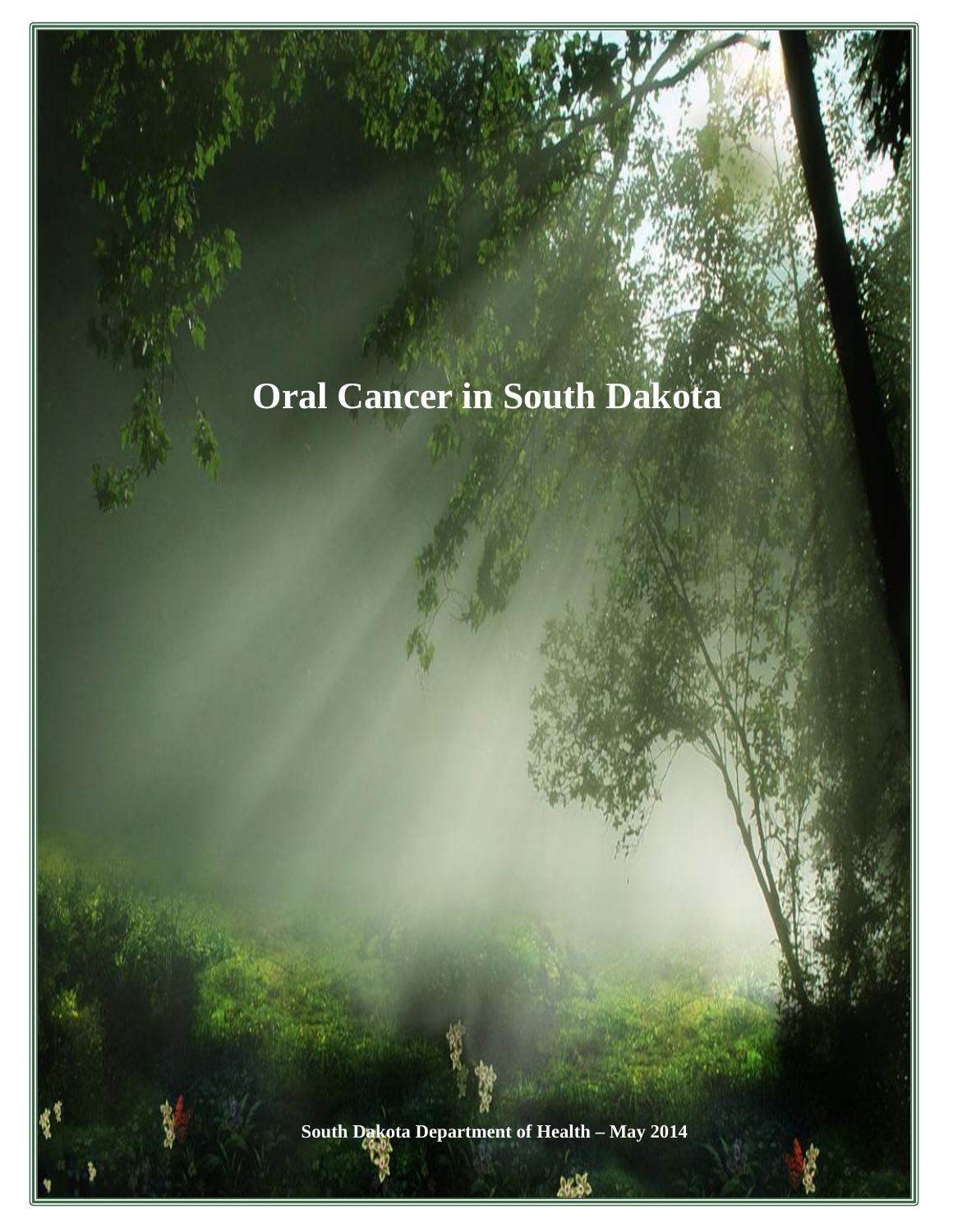**Oral cancer** forms in tissues of the oral cavity (the mouth) or the oropharynx (the part of the throat at the back of the mouth). Oral cancer most often occurs in people over the age of 40 and affects more than twice as many men as women. It accounts for roughly two percent of all cancers diagnosed annually in the United States. The death rate for these cancers has been decreasing over the last 30 years.

#### **Oral Cancer Estimates for 2014**<sup>1</sup>

The American Cancer Society estimates 42,440 new cases of cancer of the oral cavity and pharynx and 8,390 deaths in the United States in 2014.

#### **Incidence and Mortality**

During 2007-2011, there was an average of 100 (68 men and 32 women) new invasive cases of oral cancer diagnosed among South Dakota residents per year. Of those cases, 94 were white and 5 were American Indian.

In South Dakota, an average of 18 people died annually from oral cancer spanning the years from 2007 to 2011. Of that number, 16 were white and 1 was American Indian.

| Incidence 2011                        |           | <b>Mortality 2011</b>                    |           |
|---------------------------------------|-----------|------------------------------------------|-----------|
| Number of cases                       |           | Number of deaths                         |           |
| Total                                 | 116       | Total                                    | 19        |
| Males                                 | 74        | Males                                    | 12        |
| Females                               | 42        | Females                                  |           |
| White                                 | 110       | White                                    | 17        |
| American Indian                       | 6         | American Indian                          | 2         |
| Median age at diagnosis               | 63 yrs    | Median age at death                      | 70 yrs    |
| Mode                                  | 54 yrs    | Mode                                     | 51 yrs    |
| Age range at diagnosis                | 17-93 yrs | Age range at death                       | 46-91 yrs |
| S.D. age-adjusted incidence rate      | 12.4      | S.D. age-adjusted death rate             | 1.9       |
| U.S. SEER age-adjusted incidence rate | 10.6      | U.S. SEER age-adjusted death rate (2010) | $*2.5$    |

Rates per 100,000 U.S. 2000 Standard Population and S.D. 2011 Estimated Population / \*2011 U.S. SEER age-adjusted mortality rate not available Source: South Dakota Department of Health



Source: South Dakota Department of Health

## **Figure 1 SEER Summary Stage**

Oral cancer stage at diagnosis, South Dakota, 2011

### **5-Year Relative Survival for Oral Cancer, U.S.**

| <b>Stage at</b><br><b>Diagnosis</b> | 5-Year Relative<br><b>Survival, 2003-2009</b> |
|-------------------------------------|-----------------------------------------------|
| Localized                           | 82.7%                                         |
| Regional                            | 59.2%                                         |
| <b>Distant</b>                      | 36.3%                                         |
| Unknown                             | 49.3%                                         |

Source: National Cancer Institute

<http://seer.cancer.gov/statfacts/html/oralcav.html>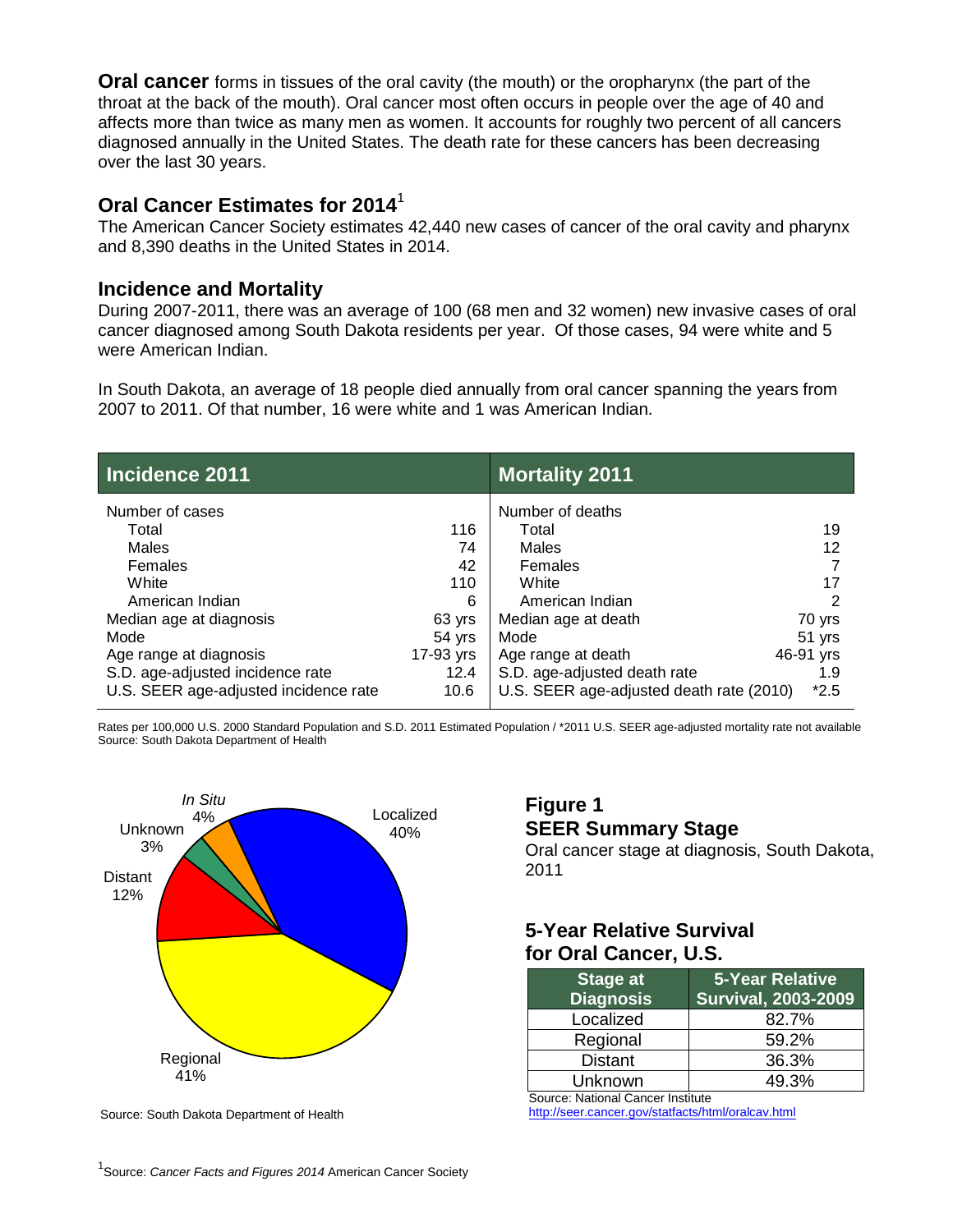





# **Figure 2**

**Stage at Diagnosis Incidence Rate** Age-adjusted incidence rate for oral cancer cases at stage of diagnosis by race, South Dakota, 2007-2011

*Smoking and alcohol use are linked to oral cancer.*

#### **Figure 3 Oral Cancer Incidence Rate**

Age-adjusted incidence rate for oral cancer cases by race and gender, South Dakota, 2007-2011

*Recent CDC studies attribute 63% of oropharyngeal cancers to Human Papilloma Virus (HPV), specifically HPV 16 and 181 .*

#### **Figure 4 Oral Cancer Mortality Rate** Age-adjusted mortality rate for oral cancer deaths by race and gender, South Dakota, 2007-2011

*About 1 in 4 persons with oral cancer die because of delayed diagnosis and treatment.*

Rates per 100,000 U.S. 2000 Standard Population and S.D. Estimated Population Source: South Dakota Department of Health

# **Symptoms**

One of the real dangers of this cancer is that in its early stages, it can go unnoticed. It can be painless and physical changes may not be obvious. Some of the signs or symptoms may include:

- Swelling of the jaw
- Voice changes
- Weight loss
- Difficulty chewing or swallowing food
- Numbness in the mouth
- A sore in the mouth that bleeds and does not heal
- A lump or thickening in the mouth, throat, or tongue
- A white or red patch on the gums, tongue, tonsil, or lining of the mouth
- A sore throat or a feeling that something is caught in the throat